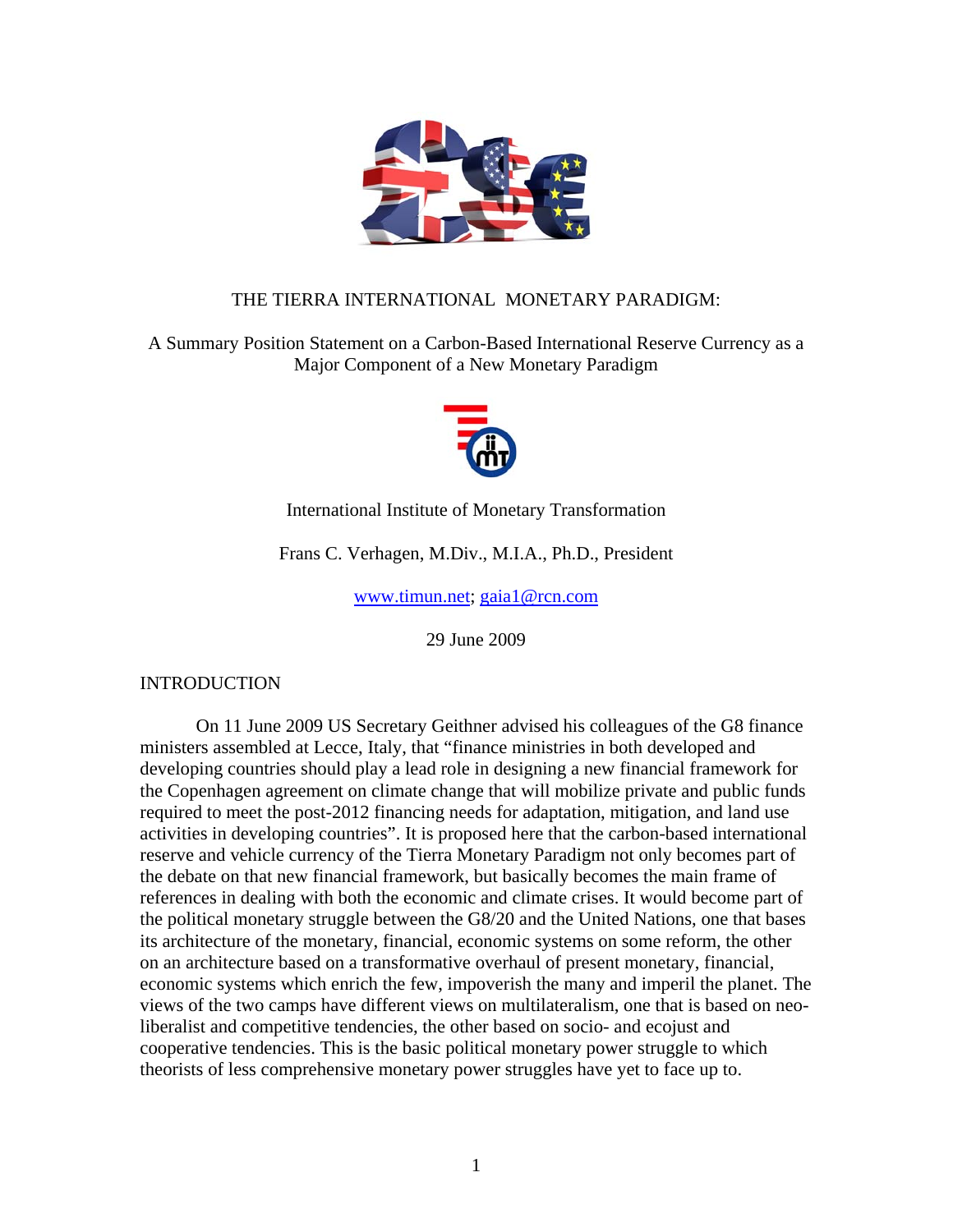The Tierra Monetary Paradigm represents a coherent, consistent and principled approach that, as a glue, would bind together the international monetary, financial, economic systems in the furtherance of equity and sustainability, and therefore, stability, in these three systems and their associated social/cultural systems of the world.

The Tierra Monetary Paradigm deals with both reserve and vehicle currencies on both the international and regional levels. The lowest level of implementation of the Tierra Monetary Paradigm is on the level of regional monetary cooperation where a regional reserve currency is chosen in order not to have to buy hard-currency reserves. Its highest level of implementation is on the international vehicle level where a global carbon-based vehicle currency is adopted. This level is predicated on the establishment of a UN World Central Bank.

The central and transformational fact of the Tierra Monetary Paradigm is its anchor in the avoidance of CO2 and CO2 equivalents. A monetary system can be anchored in any thing that is "intrinsically valuable." Nobody will argue that in these times of a most dangerous climate crisis avoiding CO2 is not "intrinsically valuable." Unlike the dozen or so other proposals for global reserve or vehicle currencies that are not emissions based the Tierra monetary paradigm and the 2000 FEASTA Ebcu are the only two approaches that integrate the climate crisis into their monetary architectures.

The June 24-6 UN Conference on the Economic and Financial Crisis and its Impact on Development discussed the need for a fundamental change in multilateralism as it presently exists. The Tierra Monetary Paradigm is presented as one transformational form of multilateralism in the monetary area that would replace the neo-liberal monetary paradigm of the IMF/IBRD/WTO/BIS.

The following pages present the Tierra Monetary Paradigm both in its regional reserve currency architecture and in its international vehicle currency architecture. They will also indicate the transitional stages involved between the two types of international currencies.

#### THE TIERRA INTERNATIONAL RESERVE CURRENCY

 Whether this international reserve currency is going to be applied regionally or internationally it is to be subjected to the same fundamental questions. What are the important questions for the emergence of a new international reserve currency such as the Tierra reserve currency?

During his interview in Lecce during the afore mentioned conference Egyptian finance minister Youssef Boutros-Ghali who is the chairman of the important IMF's International Monetary and Financial Committee, took the following positions. He supported the Chinese proposal for a new global currency to replace the dollar as the world's main reserve currency and stressed that this was a long-term project with many potential hurdles. "The idea is appealing, but it's a big undertaking, it will take a long time. To have a substitute reserve currency you need to create it, you need to have an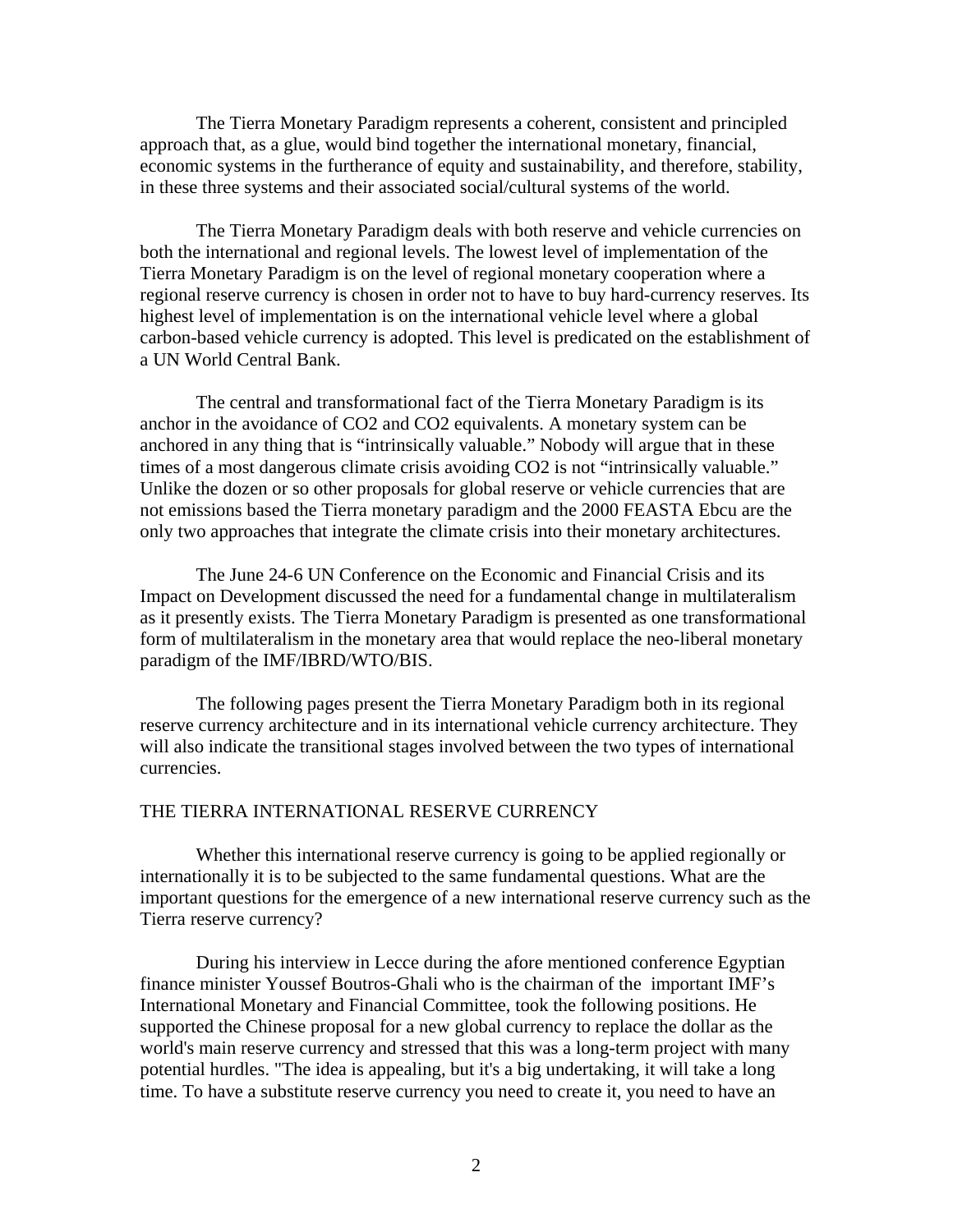issuer for it and a market for it." He also took the position that the IMF's internal unit of exchange -- SDRs -- was an accounting currency and would not be a suitable unit for the project, as China and Russia have suggested. Important in his statements was the opinion about the three-fold challenge of a substitute reserve currency: its creation, its issuer and its market. So, the e questions to be raised and answered in terms of the Tierra as a reserve currency are: What is the Tierra, Why and How to create it? How to market the Tierra?

## WHAT IS THE TIERRA?

It is a new international, carbon-based reserve currency that is part of a nation's carbon account in its balance of payments. It would start out as a reserve currency, not as vehicle currency that can be used in trade and other international transactions. If working well as a reserve currency nations or regions may choose to use it as a vehicle currency. The US dollar is presently both a reserve and a vehicle currency. In phase 1 the Tierra would replace the dollar, euro and yen as a reserve currency; in phase 2 it would replace those vehicle currencies and become the global vehicle currency that would be administered in a world monetary union under the auspices of the UN. In phase 1 the Tierra reserve currency would be administered by a UN Monetary Board with less authority than its vehicle currency counterpart. In either case its global monetary governance would be constituted as part of participatory decision-making of the G192 and not of the G8/20.

# WHY TO CREATE THE CARBON-BASED INTERNATIONAL RESERVE CURRENCY OF THE TIERRA?

A new international, non-national reserve currency has been recommended by the Commission of Experts of the President of the UN General Assembly on Reforms of the International Monetary and Financial System of the Stiglitz Commission. It is promoted by China and Russia and less so by India and Brazil, the four BRIC countries, though the G20 Summit in London on April 2 seem to have smothered for the time being. The reason for a non-national reserve currency is that a national or regional currency cannot function as an international reserve currency because those currencies fluctuate and are, on balance, disadvantageous to both the issuing and using countries and particularly to the monetary, financial, economic systems as a whole.(Stiglitz 2003; Stiglitz 2006) The recent Yekaterinburg conference of BRIC Countries and the Shanghai Cooperation Organization seems to become a turning point in a de-dollarization process. According to economist Michael Hudson it is was the turning point where the US-centered international financial order was brought to ground (Hudson 2009).

The Tierra Monetary Paradigm agrees with the Stiglitz commission's recommendation for a non-national reserve currency, but proposes to include a component into the reserve currency that would systemically deal with the challenge of the climate crisis. The currency is to be carbon-based and be made part of a nation's carbon account in its balance of payments. In that way it can function as a major institutional mechanism to combat the climate crisis, particularly in balancing the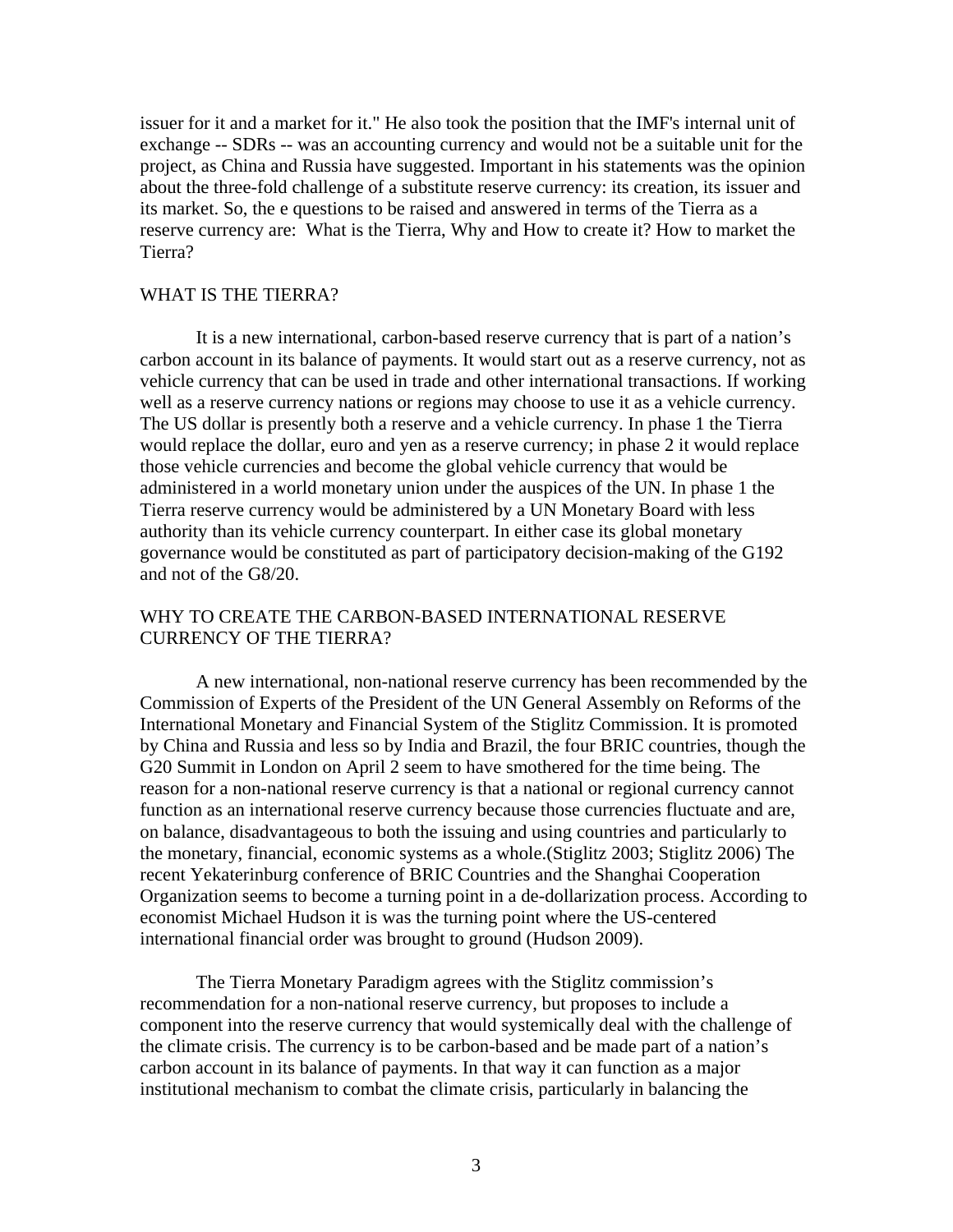nations' carbon accounts by transferring Tierras from ecological debtor countries in the global North to ecological creditor countries in the global South.

The new reserve currency, then, would become a major means for ecological debtor and financial creditor countries in the North to settle their ecological debts with their ecological creditor debtor countries in the South who are given the opportunity to settle their financial debts within the context of their ecological credits. There is no escaping the fact that the ecological and financial indebtedness of nations are part of one reality and have to be resolved in an integrated manner. It was a telling event during a side event at the UN Conference that objection of the president of a major international civil society organization (CSO) in the North not to have a blame game between North and South about ecological indebtedness was countered by a Mexican government official and an African CSO director that the ecological and financial indebtedness of nations is a social justice issue that has to be dealt with. (Saldanha 2008; Hudson 2009)

### HOW DO YOU CREATE THE TIERRA?

Being carbon-based, the Tierra currency would be created by the equal allocation to all adults and adolescents of an amount of carbon emissions permits (CEPs) determined by the carbon or CO2e target set by the UNFCCC. The value or price of these permits would be set some percentages above the price levels of the European Carbon Exchange and The Chicago Climate Exchange. The setting of the price is done by the proposed UN Monetary Board in phase 1 and the UN World Central Bank in phase 2. On a national or regional level, these carbon emissions permits would be managed by a national or regional Tierra Administrative Board, an independent trust, that would elected. If these national or regional Tierra Boards decide to have individuals use their CEPs as a means of exchange the Tierra reserve currency can be considered to have become a national or regional vehicle currency.

Anchoring the Tierra on the intrinsically valuable objective of reducing and avoiding CO2, the Tierra Monetary Paradigm will be operating on the carbon standard. This carbon standard would start functioning like the classic gold standard with its fixed exchange rates which was in effect between the 1890s and WW I. Like the maneuvered gold standard it would have a narrow band within which currencies could fluctuate, the so-called "snake in the tunnel".

#### WHO OR WHAT WILL BE THE ISSUER OF THE TIERRA?

The issuer will be a UN Monetary Board in the case of the Tierra reserve currency and the proposed UN World Central Bank in the case of the Tierra international vehicle currency. This UN Board or Bank can start functioning when the Tierra has been accepted as the reserve or vehicle currency in the normal way of treaty making and ratification. So, unlike the Renminbi or the ruble that is being proposed for a substitute reserve currency by the issuing Chinese or Russian bank, the Tierra's issuer is not yet in existence. It has to be created by the international community. It is hoped that negotiations during the UN June 24-6 Conference in New York and the Copenhagen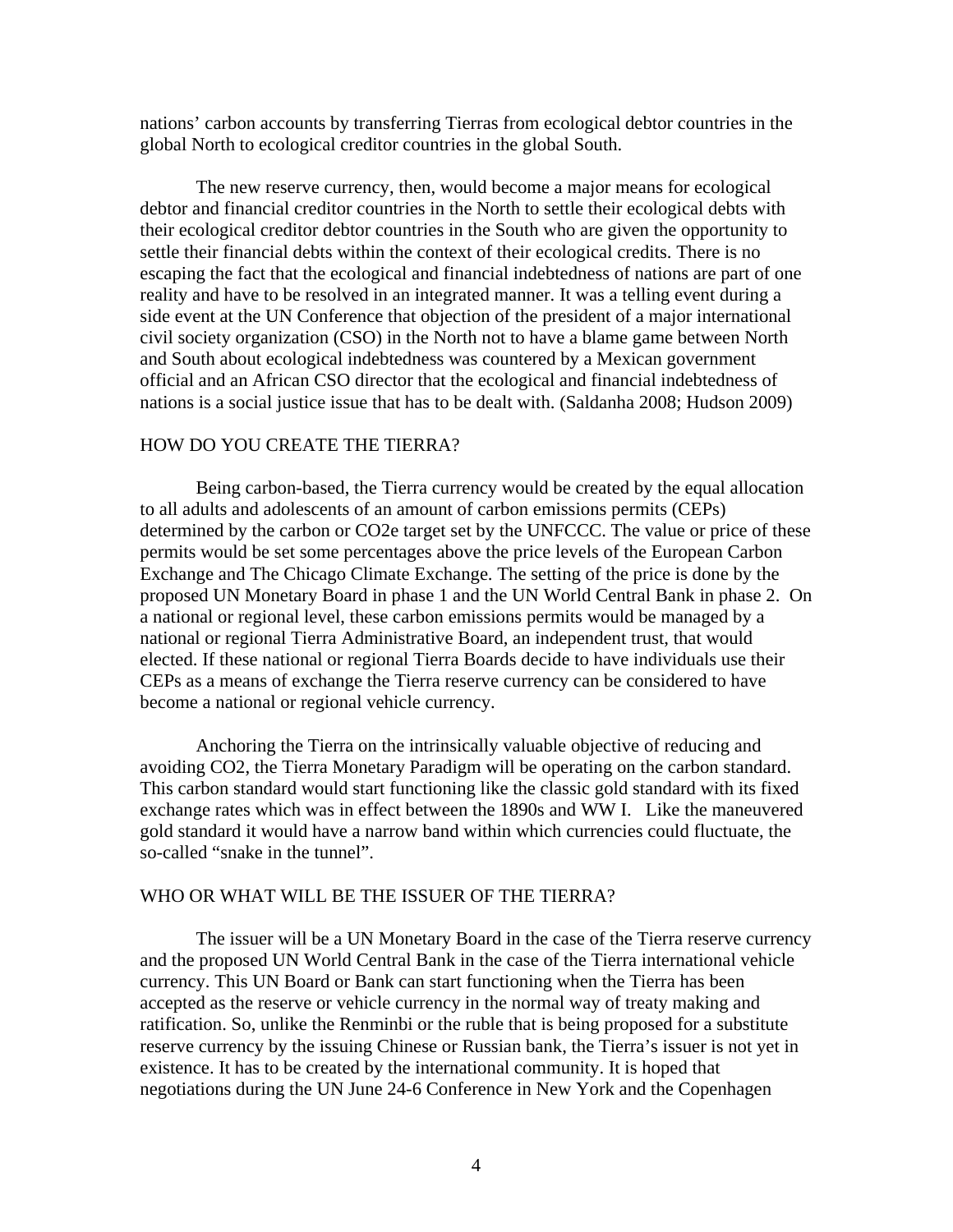December 09 conference lead to the establishment of a UN Commission on Monetary Transformation that would include the study of the Tierra Monetary Paradigm. It is worth noting that the outcome document calls for a working group on monetary matters and that one of the Stiglitz Commission members encouraged me to continue pursuing the carbonbased currency option. It is also worth noting that several institutions such as the UN University is planning various activities in preparation for the Copenhagen conference that would attempt to pursue an integrated solution to the economic and climate crises. The Tierra Monetary Paradigm proposed such solution. It could become the major institutional funding mechanism in the UN system for funding development and climate mitigation and adaptation, a challenge made more difficult by present economic crisis that reduced financial resources in both the North and South.

## WHAT WILL BE THE MARKET FOR THE TIERRA?

For candidates for a new international reserve currency such as the Renminbi or ruble to be viable means managing in such ways that their currencies become accepted by the regional and, later on, by the international market. These currencies might be regionally accepted as reserve currency during these times of an inconvertible dollar and fluctuating exchange rates, but they have the same weaknesses as the dollar, euro or yen as international reserve currencies. There will not be an international market for them in the present thinking.

The market for the Tierra as an international reserve currency is global, because the challenge in dealing with the climate crisis is global. Nations that face their common, but differentiated responsibilities will accept this new reserve currency because it would contribute, to a great extent, to the resolution of the economic crisis through resolving the climate crisis. It would provide liquidity to all on an equitable basis, thus promoting purchasing power in both north and, especially, in the South. The carbon-based international reserve currency of the Tierra would be able to make that economic contribution because it taxes those countries and individuals whose carbon footprint is above the internationally set carbon targets. At the same time the Tierra currency as part of the carbon account in the balance of payments would be an institutional mechanism to deal with humanity's greatest challenge of maintaining the planet's atmospheric concentrations of GHGs at a safe level.

In a strict sense, Tierra Monetary Paradigm needs not to be marketed as the Renminbi or ruble. It is a question of acceptability by government, business and civil society, based upon their "common and differentiated responsibilities and respective capabilities" in respect to the climate crisis. It is, of course, heavy lifting, even in the US after the passing of the Waxman-Marky bill in the House of Representatives where 212 members voted against the bill, among whom only a handful opposed the bill because of being too weak. The section below on Constraints and Opportunities shows to some degree the present level of acceptability of the Tierra Monetary Paradigm, both in the US and abroad.

#### WAS THERE EVER A TIERRA-LIKE RESERVE CURRENCY?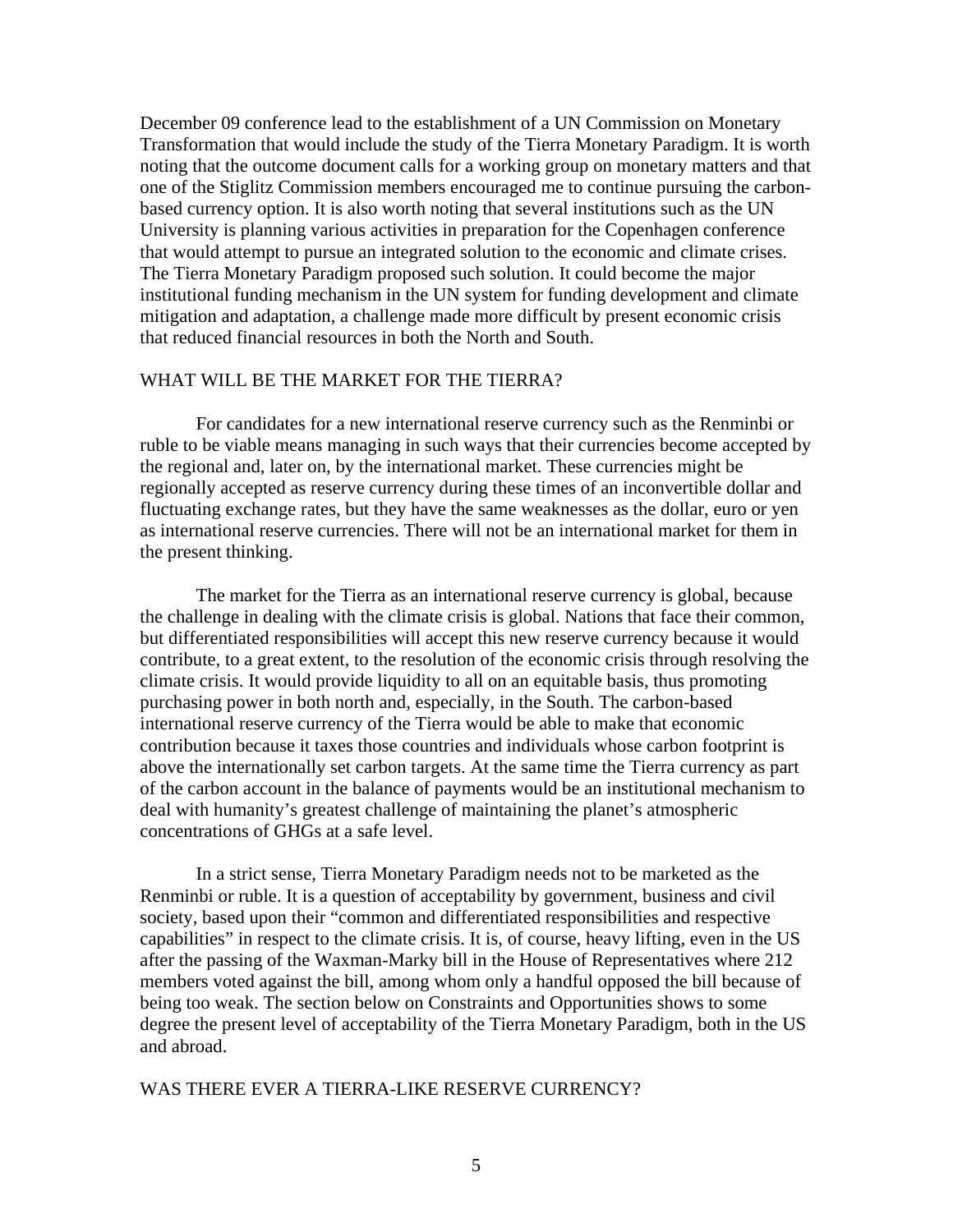Yes and No. There was an emission-based currency unit—Ebcu--in the late 1990s the originators of which even held an international conference in 2000 that produced the FEASTA Noordwijk Aan Zee Draft Treaty. However, it was not conceived as a reserve currency that would be part of a nation's carbon account in its balance of payments. But, like the Tierra, it is based upon emissions. Both the Tierra and Ebcu are the only emission-based currency proposals amidst a dozen other currency proposals that are based on either a basket of currencies, the consumer price index or other monetary or economic arrangements. (Douthwaite 1992; Douthwaite 1999, 2008)

#### HOW DOES THE TIERRA COMPARE WITH THE SDR?

Unlike the SDR, the Tierra offers a transformational approach to solving ecological and financial indebtedness--using carbon accounts in the balance of payments as an institutional means to fund development and climate mitigation and adaptation. Furthermore, the IMF does not have the capacity to deal with the various dimensions of the climate crisis as proposed in the Tierra Monetary Paradigm. It also does not have the needed legitimacy to represent the G192, given its quota system and weighted voting. However, I consider the SDR as a transitional reserve currency into which anxious lenders to the US Government could transfer their dollar reserves. Such planned transfer as suggested by Garten of the Peterson Institute of International Economics would be eminently preferable to letting the dollar slide based upon market forces, i.e. political machinations of large US international banks and its cohorts in the IMF, WTO and BIS. It is time for the Obama Administration to starting planning for this smooth transfer out of the dollar to the SDR and, then, to the Tierra.

## TRANSTIONING FROM A REGIONAL CARBON-BASED RESERVE CURRENCY TO AN INTERNATIONAL CARBON-BASED VEHICLE CURRENCY.

 The Tierra reserve currency can evolve in different ways to become a vehicle currency. Once accepted as a reserve currency, national or regional Tierra Administrative Boards can decide to have their citizens use their CEPs as payment, either to pay taxes, settle accounts nationally or regionally.

 The second major way of having the transition taken place is from the top downwards, i.e. UN monetary leadership accorded by governments with vision and courage.

In whatever way the transition takes place, needed always is leadership with vision, persistence and good strategizing. An example of such leadership is demonstrated by Ecuador's President Rafael Correa who, both at his presentation on June 25 at the General Assembly and at his side event in the afternoon, is reshaping the monetary and financial architecture of Latin America along lines of a regional bank, reserves, currency. As a former economics professor his position of abolishing the independence of central banks and making them part of the public sector's participatory decision-making is to be taken seriously.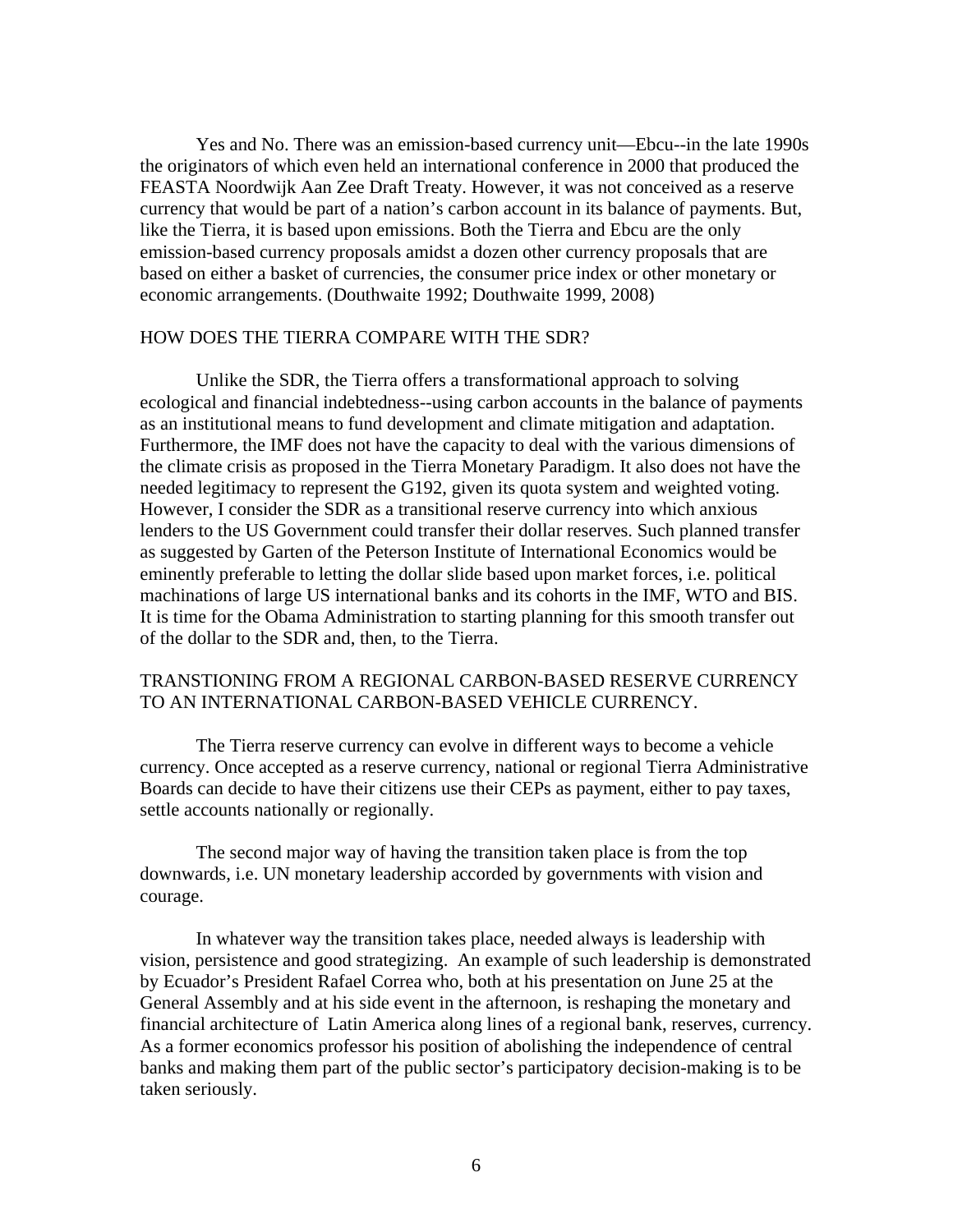#### CONSTRAINTS AND OPPORTUNITIES

There are many constraints and, perhaps, less opportunities in having the Tierra Monetary Paradigm become the ruling paradigm. They and the paradigm itself are presented in the book that I am writing entitled "The Tierra Monetary Paradigm: An International Solution to the Ecological And Financial Indebtedness Of Countries In The Global North And South. It will be published by Cosimo Publishing in New York and available by early 2010.

Though cultural and economic constraints are important, probably the most trenchant ones are political. It is the political economy of international monetary relations which do include cultural and economic ones that is the most important area in which the struggle has to take place. Fortunately, some good monetary studies are emerging, particularly those that are being published by the Politics of Money Series of the Cornell University Press. (Kirshner 1995; Kirshner 2003; Andrews 2006). Krishner's taxonomy of monetary power as currency manipulation, currency dependence and currency disruption is most useful.

It is a struggle of minds and hearts between a neo-liberalist establishment of the G8/20 and its monetary/financial architecture of IMF/IBRD/WTO/BIS that is based upon untenable macro-economic assumptions (see blog of June 29), the United Nations which is trying to reassert its position of the legitimate (and imperfect) representative of the G192 and the mostly CSO movement for fundamental reform or transformation. It is the latter formation in which the International Institute of Monetary Transformation's Tierra Monetary Paradigm is located.

It is necessary to mention the role of large transnational corporations, particularly the financial ones that form the mostly invisible basis of G8/20 positions. The Financial Services Agreement of the WTO binds governments to the overarching power of these international financial corporations with their infrastructure of think tanks and conferences such as the Bilderberg Group and World Economic Forum. They are able to exert their monetary power by currency manipulation (Soros 2008), making nations currency dependent and engage in currency disruption. (Kirshner 1995). They have even managed to bring governments before the International Center for the Settlement of Investment Disputes where over 95% of all cases are decided upon, in non-public settings, in favor of transnational corporations

http://icsid.worldbank.org/ICSID/Index.jsp. It is also revelatory that president Obama in his recent response to the House Climate Legislation pointed out that the "border adjustments" or tariffs mentioned in the legislation might be illegal (NY Times June 29). Rightly in my opinion, House members should make those "border adjustments" against nations that are not serious in combating climate change.

 Opportunity favors the prepared mind. There are also many opportunities for those who are prepared to listen and learn, to study the signs of the times.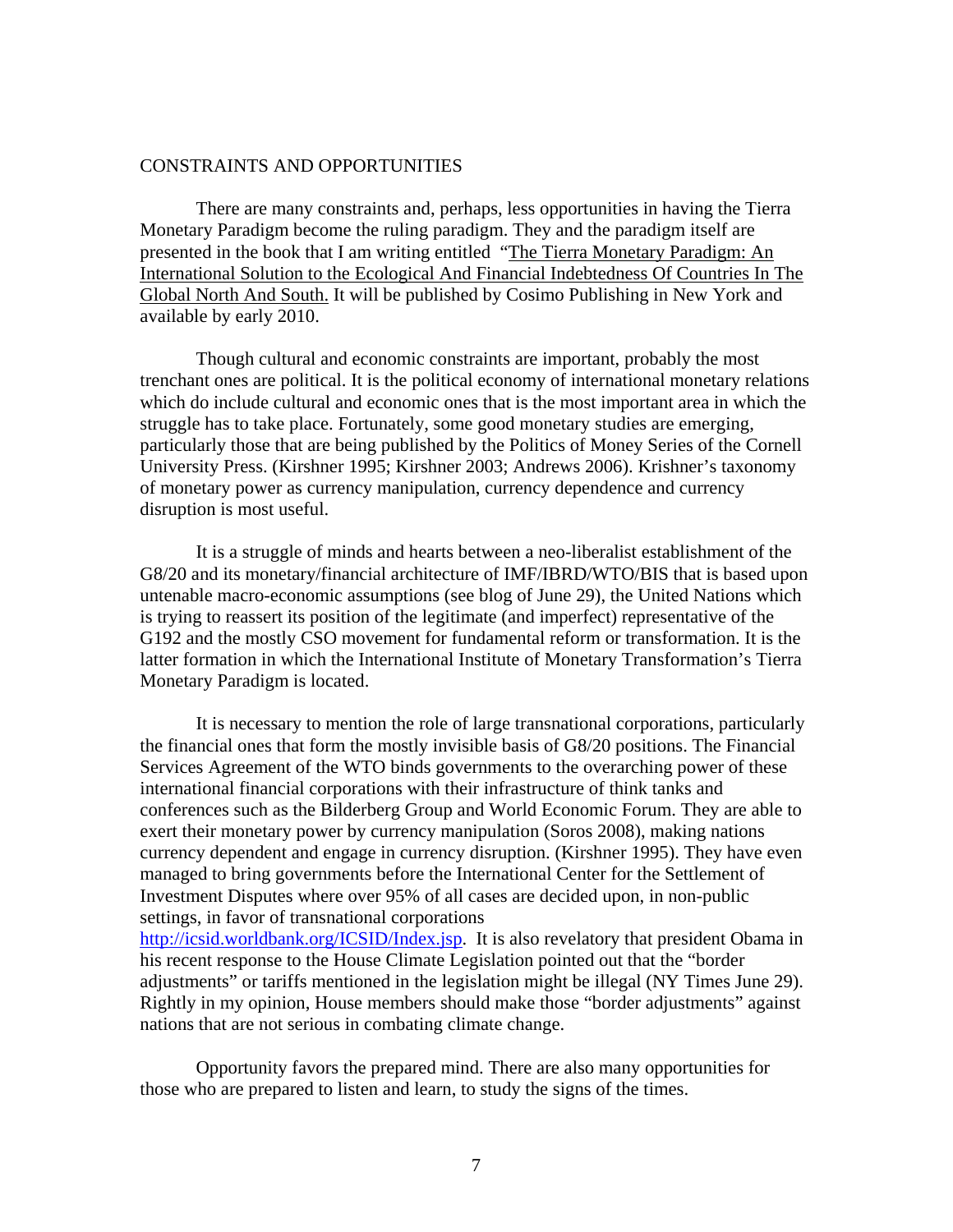There is much evidence to show that a sustainability revolution is emerging (Edwards 2005). The Tierra Monetary Paradigm is considered to part of its monetary incarnation.

 As mentioned before, the UN General Assembly is reasserting itself and has presented innovative proposals to address the economic crisis. The funding issue both for development and climate mitigation and adaptation measures is a pressing issue, a condition that is favorable for the discussion of the Tierra Monetary Paradigm. I also consider GA president's opening and closing statements at the June Conference a most favorable condition, because it presented the vision of the. Earth Charter which is integral in the Tierra Monetary Paradigm.

http://www.un.org/ga/president/63/statements/econferenceopen240609.shtml His mention of Teilhard de Jardin's noosphere and cosmogenesis/evolution (Swimme and Berry 1992) are part of the contextual sustainability principle upon which the Paradigm's theoretical framework is based.

 During the June 25 side event sponsored by the UN Mission of the Netherlands its Minister of Development Cooperation, Bert Koenders, pointed out that there is a "sense of insecurity in all stakeholders" and that this insecurity makes governments more willing to cooperate in search of solutions that work. It is in such environment and an increasing awareness of the enormous adverse impact of both the economic and climate crises that transformational thinking may emerge. Many participants spoke of the need of a paradigm shift, a new multilateralism, and fundamental reform.

 An additional opportunity for the Tierra Monetary Paradigm to be considered in the discussion space that has been opened at the UN and other places is the debate on the appropriate source of money creation. In her Web of Debt book (Brown 2008) and on the Open Government Dialogue site http://opengov.ideascale.com/akira/dtd/3648-4049 Ellen Brown strongly and, in my opinion, convincingly argues for the money creation function to be returned to the public sector. The American Monetary Institute has prepared legislation to that effect that will be sponsored by former presidential candidate Dennis Kucinich. It was also significant that Ohio Congress woman Kantor recently questioned Fed Chairman Bernanke about money creation. Internationally, central banks that are generally privately owned and considered to be independent and apolitical, will increasingly be questioned about their roles and functions, also creating a space of discussion, the first step in the process of transformation. The contribution of President Correa Delgado is crucial stimulant for such discussion about central banks, the BIS, the central bank of central bankers, and the whole neo-liberalist financial and monetary architecture.

 A final and perhaps the best opportunity for transformational monetary change is the urgency of simultaneously dealing with the economic and climate crises or, in other words, with the ecological and financial indebtedness of nations. www.timun.net list among the IIMT's documents different versions of that emergency under the generic title of the Tierra Manifesto of 2009.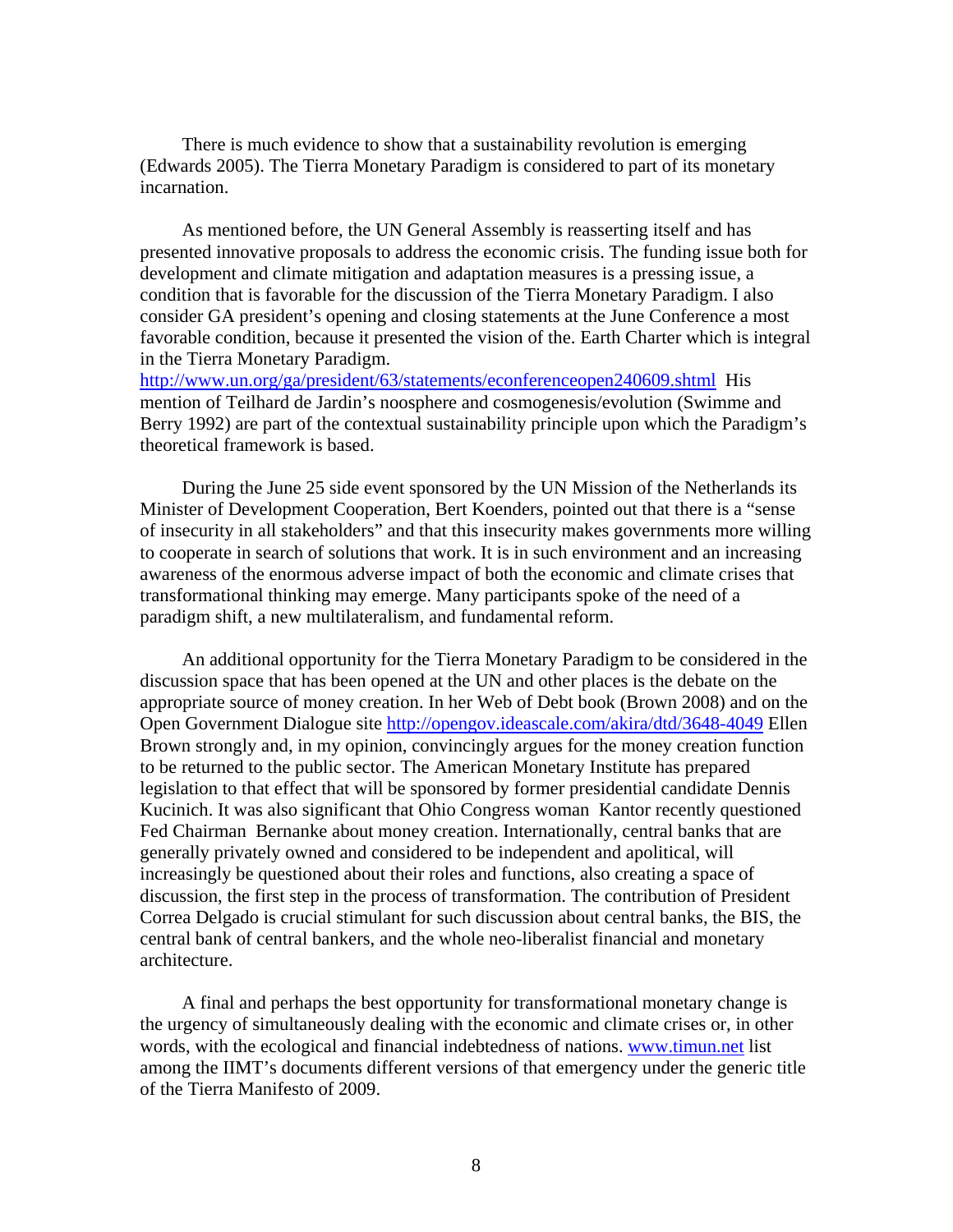## **CONCLUSION**

 This Summary Position Statement (SPS) supercedes the February SPS found on the Tierra website. It refines the latter by placing it into a sharper focus on the political economy of international monetary relations, by clarifying the role of the Tierra in respect to the SDR, by introducing the distinction between reserve and vehicle currencies and by pointing to the various regional monetary forms of cooperation that provide major opportunities for the introduction of the Tierra as a reserve currency and even a vehicle currency.

All in all, the insecurity of our times opens up the condition for profound discussion about transformational changes in monetary and other matters. Armed with the vision of the Earth Charter that was so well presented at the June Conference in the GA President's opening address, humanity is on the threshold of making a major contribution to the sustainability revolution, the hope for well-being of people and planet.

William D. Ruckleshaus, Head of the U.S. Environmental Protection Agency 1970-73 as quoted in (Edwards 2005) posits the challenge thusly:

*"Can we move nations and people in the direction of sustainability? Such a move would be a modification of society comparable in scale to only two other changes: the Agricultural Revolution of the late Neolithic, and the Industrial Revolution of the past two centuries. These revolutions were gradual, spontaneous, and largely unconscious. This one will have to be a fully conscious operation, guided by the foresight that science can provide. If we actually do it, the undertaking will be absolutely unique in humanity's stay on Earth."*

### **REFERENCES**

Andrews, D. M., Ed. (2006). International Monetary Power. Cornell Studies in Money. Ithaca, Cornell University Press.

Brown, E. H. (2008). The Web of Debt. The Shocking Truth About Our Money System and How We Can Break Free. Baton Rouge, Louisiana, Third Millennium.

Douthwaite, R. (1992). The Growth Illusion. How economic growth has enriched the few, impoverished the many and endangered the planet. Gabriola Island, Canada, New Society Publishers.

Douthwaite, R. (1999, 2008). The Ecology of Money. Devon, UK, Schumacher Society.

Edwards, A. R. (2005). The Sustainability Revolution. Portrait of a Paradigm Shift. Gabriola Island, B.C., New Society Publishers.